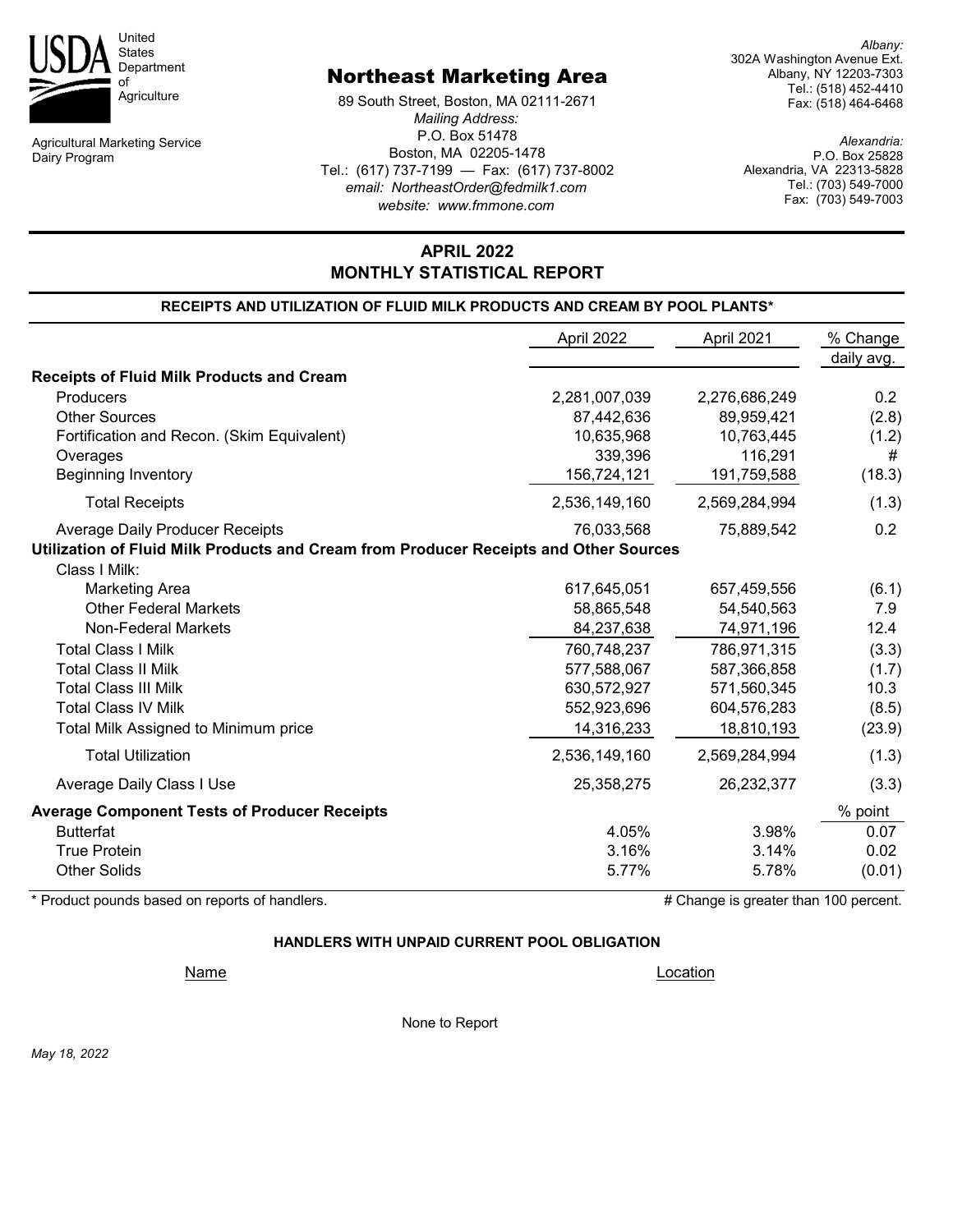## NORTHEAST MARKETING AREA

#### Page 2 **UTILIZATION OF FLUID MILK PRODUCTS AND CREAM BY POOL PLANTS**

|                                                   | April 2022    | <b>Butterfat</b> | April 2021    | <b>Butterfat</b> |
|---------------------------------------------------|---------------|------------------|---------------|------------------|
|                                                   | pounds        | percent          | pounds        | percent          |
| <b>Class I Milk*</b>                              |               |                  |               |                  |
| <b>Whole Milk</b>                                 | 220,772,260   | 3.28             | 211,067,885   | 3.28             |
| Organic Whole Milk                                | 16,533,857    | 3.27             | 18,732,122    | 3.29             |
| Reduced Fat Milk (2%)~                            | 122,170,420   | 1.93             | 136,476,011   | 1.92             |
| <b>Organic Reduced Fat Milk</b>                   | 16,687,659    | 1.41             | 18, 165, 447  | 1.39             |
| Lowfat Milk (1%)~                                 | 79,789,215    | 0.91             | 92,006,636    | 0.97             |
| FatFree Milk (skim)~                              | 34,362,019    | 0.10             | 38,015,425    | 0.10             |
| <b>Flavored Whole Milk</b>                        | 4,579,877     | 3.46             | 3,738,740     | 3.42             |
| Flavored Lower Fat Milk#                          | 31,811,262    | 0.73             | 26,197,968    | 0.78             |
| <b>Buttermilk</b>                                 | 1,765,907     | 1.57             | 1,834,983     | 1.39             |
| Eggnog                                            | 81,453        | 7.34             | ##            | ##               |
| Shrinkage, Overages & Interhandler Difference     | 11,333,781    | 8.14             | 13,573,114    | 7.71             |
| <b>Ending Inventory</b>                           | 77,757,341    | 2.12             | 97,651,225    | 2.05             |
| Total Class I in Marketing Area                   | 617,645,051   | 2.29             | 657,459,556   | 2.24             |
| Class I out of Marketing Area                     | 143,103,186   | 2.23             | 129,511,759   | 2.14             |
| <b>Total Class I Utilization</b>                  | 760,748,237   | 2.28             | 786,971,315   | 2.22             |
| <b>Class II Milk**</b>                            |               |                  |               |                  |
| Packaged Cream                                    | 67,032,866    | 21.25            | 66,156,152    | 21.12            |
| Nonpool Bulk                                      | 65,733,875    | 9.52             | 68,364,586    | 9.40             |
| Bakery, Candy, and Soup Products                  | 56,438,145    | 4.77             | 49,829,817    | 4.63             |
| <b>Cottage Cheese</b>                             | 28,358,778    | 1.38             | 28,563,224    | 1.54             |
| <b>Ricotta Cheese</b>                             | 13,327,029    | 7.26             | 10,029,985    | 4.42             |
| Sour Cream and Aerated Cream                      | 9,768,694     | 15.33            | 11,279,841    | 17.78            |
| Yogurt                                            | 222,820,594   | 0.78             | 227,718,266   | 0.78             |
| Class II Beverages                                | 19,203,085    | 1.97             | 21,912,059    | 2.22             |
| Ice Cream, Desserts, Condensed, and Mixes         | 93,815,934    | 11.29            | 100,713,813   | 10.21            |
| Shrinkage, Overages & Interhandler Difference     | 1,089,067     | N/A              | 2,799,115     | 1.25             |
| <b>Total Class II Utilization</b>                 | 577,588,067   | 6.69             | 587,366,858   | 6.50             |
| <b>Class III Milk**</b>                           |               |                  |               |                  |
| Nonpool Bulk and Condensed Products               | 22,857,994    | 9.21             | 3,174,140     | 22.10            |
| American-Type Cheeses                             | 214,124,802   | 4.02             | 193,684,619   | 3.93             |
| Cream Cheese                                      | 75,174,666    | 10.21            | 73,348,519    | 12.92            |
| Italian-Type Cheeses                              | 256,035,840   | 3.02             | 255,041,424   | 3.07             |
| Swiss and Other-Type Cheeses                      | 44,884,510    | 4.20             | 46,311,643    | 3.51             |
| Shrinkage, Overages & Interhandler Difference     | 17,495,115    | 4.29             | 0             | 0.00             |
| <b>Total Class III Utilization</b>                | 630,572,927   | 4.56             | 571,560,345   | 4.77             |
| <b>Class IV Milk**</b>                            |               |                  |               |                  |
| Nonpool Bulk                                      | 12,209,207    | 13.83            | 16,486,215    | 8.32             |
| <b>Condensed Products</b>                         | 20,712,562    | 3.02             | 22,018,407    | 3.14             |
| <b>Butter</b>                                     | 28,294,203    | 46.14            | 28,387,461    | 47.57            |
| <b>Dried Milk Products</b>                        | 402,888,453   | 0.24             | 441,564,125   | 0.38             |
| Shrinkage, Overages & Interhandler Difference     | (2,513)       | N/A              | 18,084,633    | 4.19             |
| <b>Ending Inventory</b>                           | 87,127,446    | 5.90             | 76,057,643    | 5.68             |
| Skim Equivalent of NFMS to Fortify Class I        | 1,694,338     | 0.09             | 1,977,799     | 0.04             |
| <b>Total Class IV Utilization</b>                 | 552,923,696   | 3.89             | 604,576,283   | 3.69             |
| <b>Minimum Price Class</b>                        |               |                  |               |                  |
| Animal Feed, Dumpage, and Other Uses <sup>^</sup> | 14,316,233    | 1.52             | 18,810,193    | 0.83             |
| <b>Total Minimum Price Class Utilization</b>      | 14,316,233    | 1.52             | 18,810,193    | 0.83             |
| <b>Total Utilization</b>                          | 2,536,149,160 | 4.20             | 2,569,284,994 | 4.10             |

\* Does not include in-area route sales from producer-handlers, exempt plants, or plants fully or partially regulated by other federal orders. Derived from reports submitted by pooled handlers. # Includes reduced fat, lowfat, and fatfree milk products.

\*\* Includes sales to nonpool manufacturing plants. ## Included in Buttermilk. N/A = Not applicable.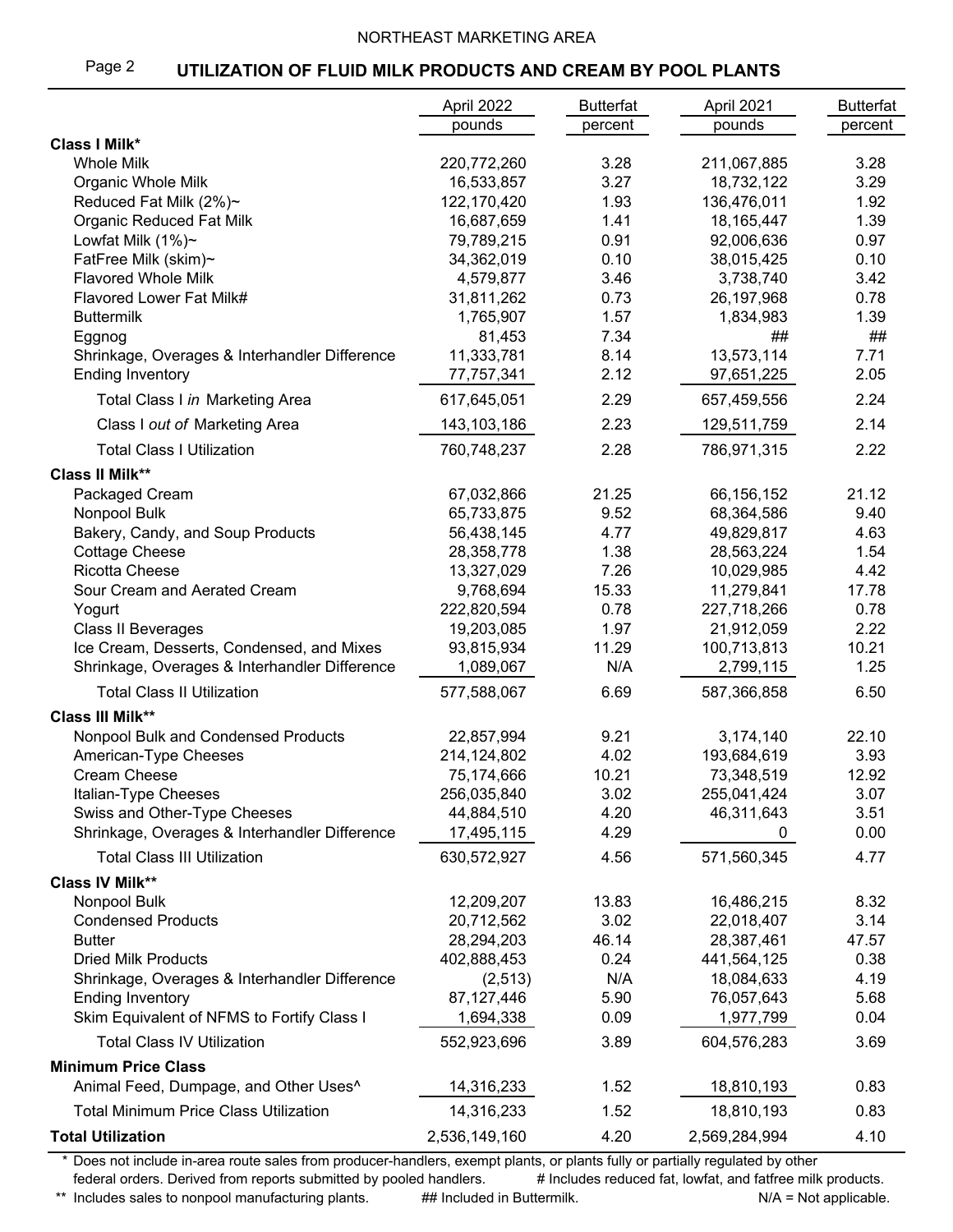### NORTHEAST MARKETING AREA

## **APRIL RECEIPTS OF PRODUCER MILK, BY STATE**

| 2022      | 2021      | 2022            | 2021     | 2022    | 2021  | 2022                          | 2021                                       |
|-----------|-----------|-----------------|----------|---------|-------|-------------------------------|--------------------------------------------|
|           |           |                 |          |         |       |                               |                                            |
| 36,010    | 36,701    | 1.6             | 1.6      | 67      | 72    | 17,915                        | 16,991                                     |
| 46,252    | 48,135    | 2.0             | 2.1      | 169     | 181   | 9,123                         | 8,865                                      |
| 61,667    | 63,079    | 2.7             | 2.8      | 253     | 250   | 8,125                         | 8,411                                      |
| 14.563    | 15.421    | 0.6             | 0.7      | 73      | 79    | 6,650                         | 6,507                                      |
| 17.433    | 18.115    | 0.8             | 0.8      | 69      | 72    | 8,422                         | 8,387                                      |
| 1,176,179 | 1.151.964 | 51.6            | 50.6     | 3,054   | 3,213 | 12,838                        | 11,951                                     |
| 681.643   | 700,364   | 29.9            | 30.8     | 3,833   | 3,868 | 5,928                         | 6,036                                      |
| 212.484   | 214,502   | 9.3             | 9.4      | 498     | 530   | 14,223                        | 13,491                                     |
| 34,776 #  | 28,405 ## | 1.5             | 1.2      | 463     | 431   | 2,504                         | 2,197                                      |
| 2,281,007 | 2,276,686 | 100.0           | 100.0    | 8,479   | 8,696 | 8,967                         | 8,727                                      |
|           |           | thousand pounds | Receipts | percent |       | Number of<br><b>Producers</b> | Daily Average<br>Output<br>pounds per farm |

# Represents restricted data for the states of Delaware, Georgia, Indiana, Kentucky, Michigan, Minnesota, New Jersey, North Carolina, Ohio, Rhode Island, Virginia, West Virginia, and Wisconsin.

## Represents restricted data for the states of Delaware, Georgia, Indiana, Kentucky, Michigan, Minnesota, New Jersey, North Carolina, Ohio, Rhode Island, Virginia, West Virginia, and Wisconsin.

## **RECEIPTS OF PRODUCER MILK BY PLANT LOCATION DIFFERENTIAL AT WHICH PRICED**

| Location<br>Differentials*<br>dollars/cwt | Class I     | Class II    | Class III   | Class IV    | Total Receipts | Percent<br>of Total<br>Receipts |
|-------------------------------------------|-------------|-------------|-------------|-------------|----------------|---------------------------------|
| 3.15 and above                            | 68.434.944  | 22,125,815  | 44,009,449  | 149.750     | 134,719,958    | 5.9                             |
| $3.00 - 3.10$                             | 219.337.642 | 76.654.684  | 23.963.490  | 109.370.170 | 429.325.986    | 18.8                            |
| $2.80 - 2.95$                             | 148.380.432 | 112.743.470 | 61.930.638  | 172.175.964 | 495.230.504    | 21.7                            |
| $2.60 - 2.70$                             | 85.747.327  | 28.456.342  | 93.665.128  | 2.118.793   | 209.987.590    | 9.2                             |
| $2.40 - 2.55$                             | 76.171.980  | 196.056.510 | 89.816.756  | 52.609.185  | 414.654.431    | 18.2                            |
| 2.35 and below                            | 72,789,519  | 115,598,865 | 308,975,001 | 99,725,185  | 597,088,570    | 26.2                            |
| Market Total                              | 670.861.844 | 551,635,686 | 622.360.462 | 436.149.047 | 2.281.007.039  | 100.0                           |

\* Differentials have been combined in ranges to assure confidentiality of data.

## **SIX MONTHS OF MAILBOX PRICES FOR THE NORTHEAST ORDER AND SUB REGIONS\***

|                    | September 2021 | October 2021 | November 2021 | December 2021             | January 2022 | February 2022 |
|--------------------|----------------|--------------|---------------|---------------------------|--------------|---------------|
|                    |                |              |               | dollars per hundredweight |              |               |
| Northeast Order    | 17.92          | 18.81        | 20.43         | 21.38                     | 24.03        | 24.76         |
| Sub Regions:       |                |              |               |                           |              |               |
| <b>New England</b> | 18.66          | 19.54        | 21.04         | 22.07                     | 24.62        | 25.35         |
| <b>New York</b>    | 17.93          | 18.79        | 20.33         | 21.28                     | 24.00        | 24.90         |
| Pennsylvania       | 17.55          | 18.51        | 20.31         | 21.24                     | 23.82        | 24.24         |
|                    |                |              |               |                           |              |               |

The mailbox price is a calculated number reporting the net price received by dairy farmers at their farm gate or mailbox. Along with applicable federal order prices received by producers, it includes premiums paid and subtracts reported deductions charged to producers.